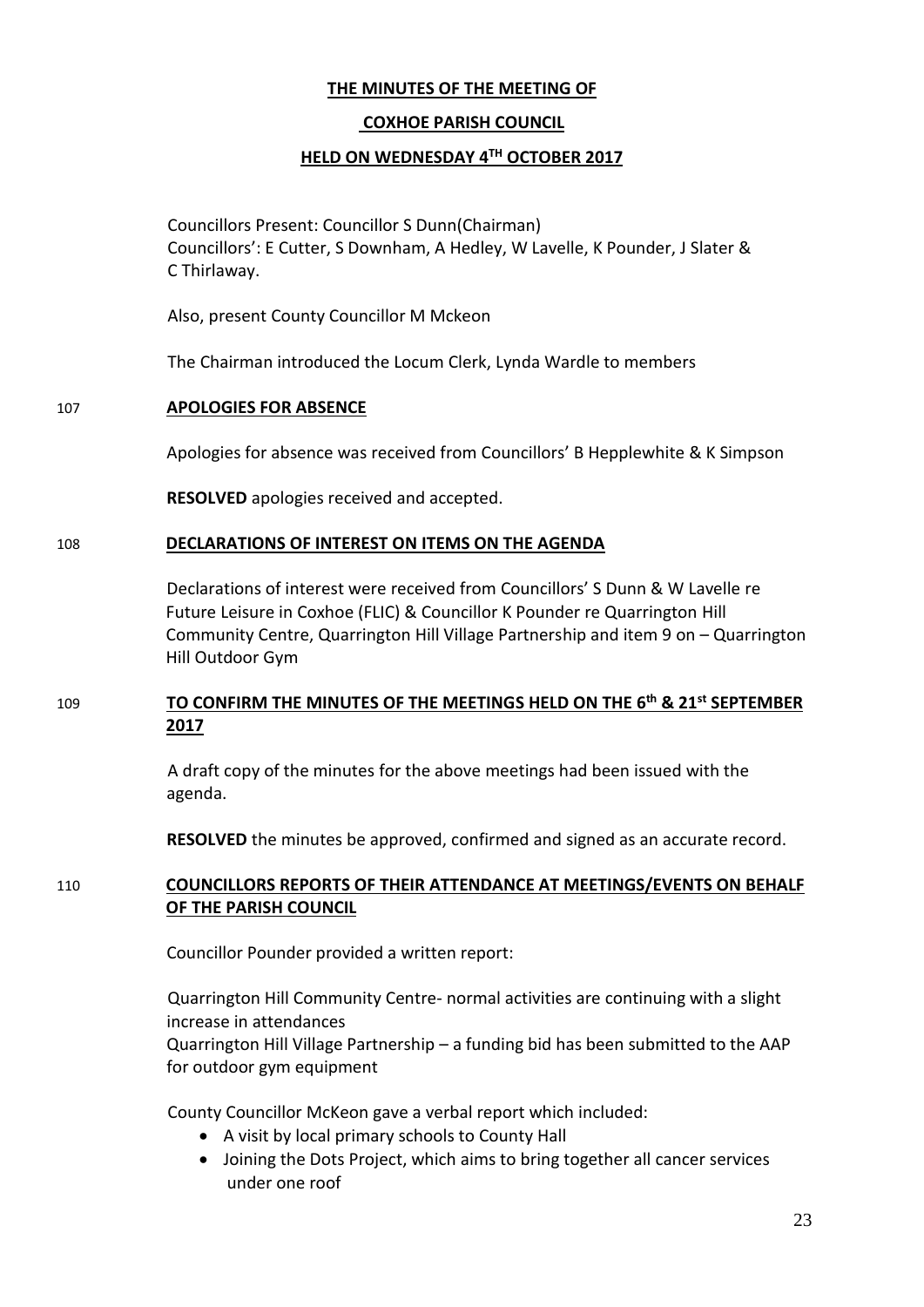- Durham County Council are reviewing their Health & Wellbeing strategies
- Fosters Carers are desperately needed throughout the County Durham
- Impact of the impending Universal Credit roll out

Members raised various highways issues, some of which are ongoing and being addressed by the Durham County Council

**RESOLVED** the information be received and noted

#### 111 **MATTERS ARISING**

The Chair advised there are a number of outstanding issues which need to be actioned, however, as the Locum Clerk can only offer 10 hours per week in cover matters have to prioritised.

Members were advised two youth auxiliary workers had now been appointed with effect from the 29<sup>th</sup> October 2017, however a youth worker has resigned with immediate effect, this post has gone to advert.

The current youth provision is to remain and a review of reporting, governance and financial controls is to take place in the near future.

**RESOLVED** the Locum Clerk be requested to issue contracts of employment to the new members of staff

**RESOLVED** Locum Clerk to liaise with the Youth Strategy Group to undertake the detailed review.

## Car parking Village Hall (min ref 18 10/5/17)

The Clerk gave details of an email received from Coxhoe Dental Practice expressing concern at the proposed 4-hour parking restriction to be imposed at the village hall car park. Employees use the car park during working hours and they are requesting a "pass" system allowing them an exemption from the 4-hour rule.

**RESOLVED** the Locum Clerk to confirm there will be no system put in place to allow extended parking as the intention is to prevent long stay parking at the hall, thereby ensuring short term access to more visitors.

#### Shrub planting at Quarrington Hill (min ref 40 5/7/17)

Members identified a new area for the planting, subject to permission being given by the landowner who are believed to be County Durham Housing Group.

**RESOLVED** the Locum Clerk contact County Durham Housing Group to seek permission for this planting scheme.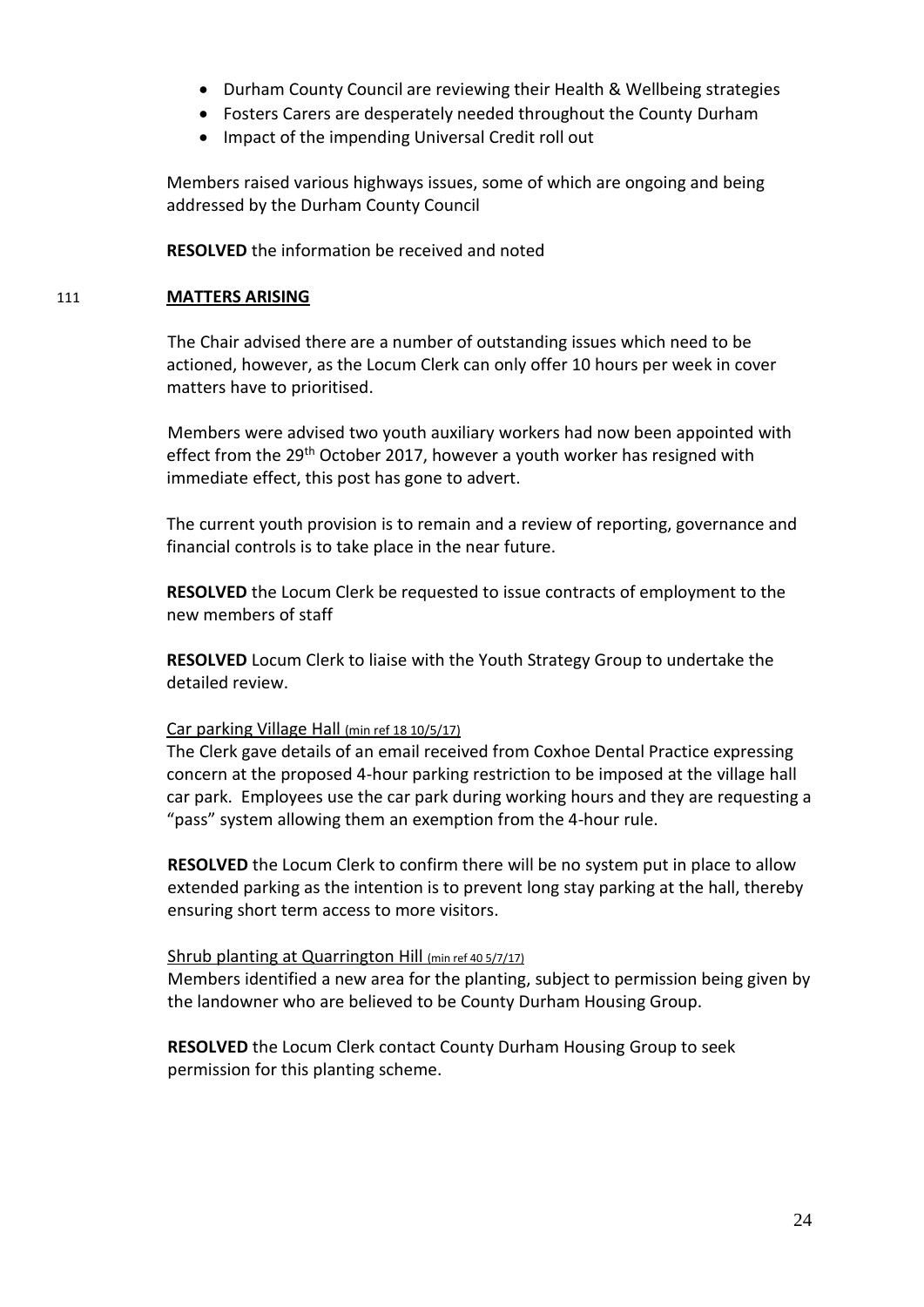**Councillors' Dunn, Lavelle & Pounder declared an interest in this item, however as the funding had been agreed previously in the current year's budget there was no requirement for them to leave the meeting.**

The Locum Clerk confirmed the Council's requirements with regards to receipt of an annual report, constitution and bank statements had been met.

**RESOLVED** the following payments be made:

Spending Power LGA (Misc Prov) Act 1976 s19

| Coxhoe Village Hall        | <b>Community Grant</b> | £4000 |
|----------------------------|------------------------|-------|
| <b>Quarrington Hill CA</b> | <b>Community Grant</b> | £2000 |
| <b>Active Life Centre</b>  | <b>Community Grant</b> | £4000 |

Councillor Vacancy (min ref84 7/9/19)

Durham County Council has confirmed the Parish Council should now co-opt to fill the vacancy in the Coxhoe Ward.

**RESOLVED** the information be noted

#### 112 **CHAIRMAN'S REPORT**

The Chairman's report was incorporated in the above agenda item.

### 113 **LOCUM CLERK'S REPORT**

General Date Protection Regulations effective 25<sup>th</sup> May 2018

The introduction of these regulations will have an impact upon every parish council and adherence to the regulations lies with the Council as a corporate body.

The County Training Partnership has organised training for all interested clerks and councillors, the Locum Clerk will be attending on behalf of her current employer and will update members. A recommendation was made for members to attend at a cost of £27 per delegate.

**RESOLVED** Councillors Dunn & Downham attend on behalf of the Parish Council.

#### Accounts package

The Locum Clerk advised the current accounts package used by the Parish Council is not fit for purpose and there is a need to reinstall the previous RBS software which is a package designed for local councils. If agreement to the purchase is approved this would enable the accounts to be back-filled to  $1<sup>st</sup>$  April 2017 and assist in the setting on the 2018-19 budget. The cost of re-installation will be £150 plus the annual support and maintenance fee of £119.00.

**RESOLVED** approval is given to the re-installation of the RBS accounts package at a total cost £269.00.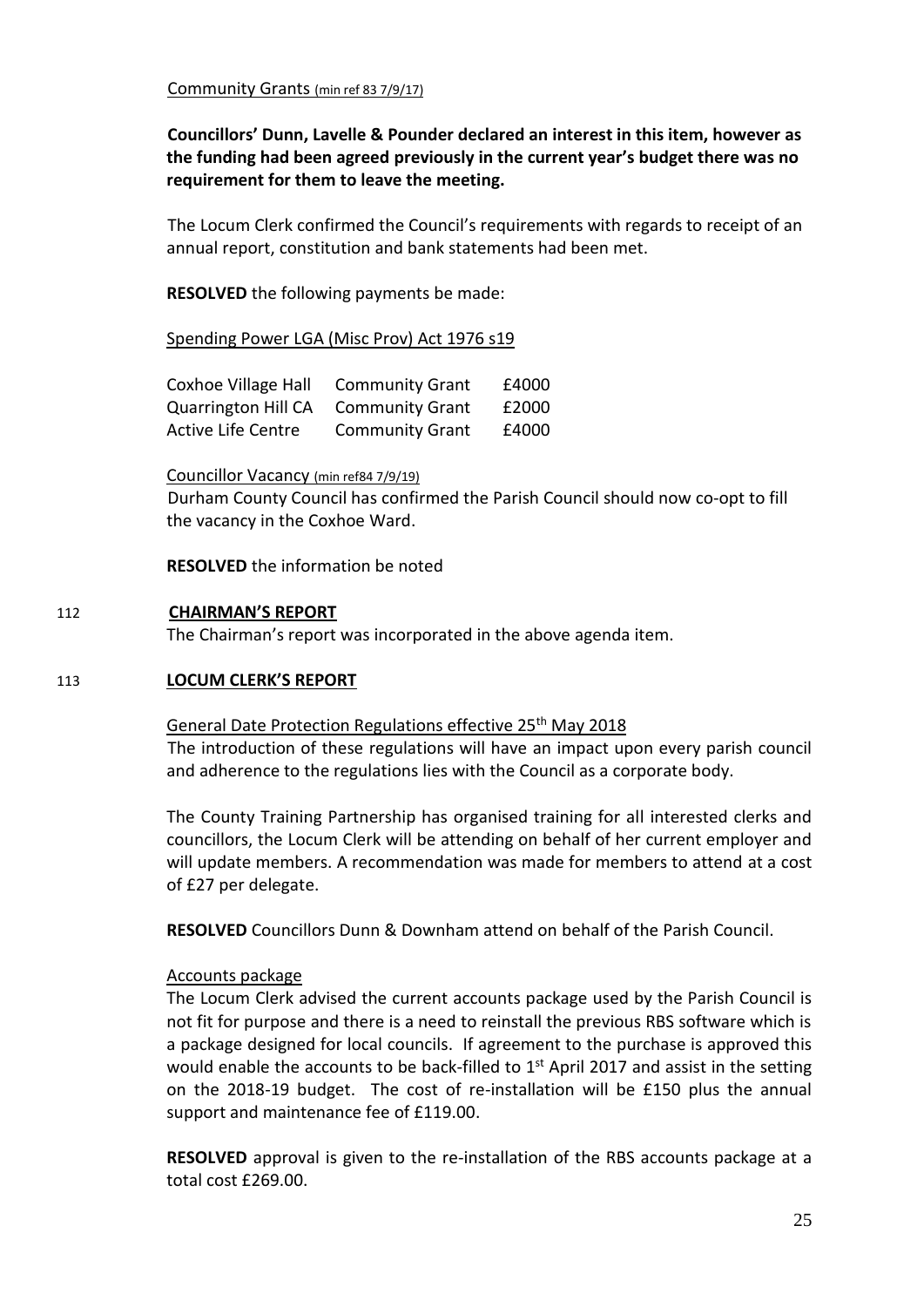# Payroll

There is a requirement for the Council's payroll provider to be given access to their PAYE account to ensure payments are up to date and monthly and year end submissions can be made on the Council's behalf.

**RESOLVED** authority is given to HMRC to accept T & D Dixon Accts as the Council's agent.

### 114 **FINANCIAL MATTERS**

#### Schedule of Payments

The following payments were submitted for approval

| <b>Salaries</b>            | Sept 2017                                 | £2722.05 |
|----------------------------|-------------------------------------------|----------|
| <b>HMRC</b>                | Tax & NI                                  | £155.85  |
| <b>Quarrington Hill CA</b> | Room hire                                 | £60.00   |
| <b>FLIC</b>                | Hire of facilities                        | £230.00  |
| Altogether Greener         | Grounds maintenance Sept, installation of | £2036.96 |
|                            | seat, repair works                        |          |
| Locum Clerk                | Re-imbursements                           | £102.06  |
| <b>Coxhoe Village Hall</b> | <b>Community Grant</b>                    | £4000    |
| <b>Quarrington Hill CA</b> | <b>Community Grant</b>                    | £2000    |
| Active Life Centre         | <b>Community Grant</b>                    | £4000    |

**RESOLVED** that the payments be received and approved.

## Conclusion of External Audit

The conclusion of audit has yet to be received from the Council's external auditors, however an email received indicates a qualified issue with regards to the fixed asset register.

**RESOLVED** the information be noted.

## Bank mandate changes

There is a need for the Locum Clerk to be granted permission to view the Council's bank account and submit payments for approval.

**RESOLVED** approval be given for L Wardle to be added to the Council's mandate to view accounts and submit payments for approval.

## 115 **QUARRINGTON HILL OUTDOOR GYM**

**Councillor Pounder declared an interest in this matter, he provided information on the topic, he did not leave the room and did not take any part in the decision made.**

Quarrington Hill Village Partnership have submitted a funding bid to the AAP for outdoor gym equipment to be installed in the football field, near to the allotments.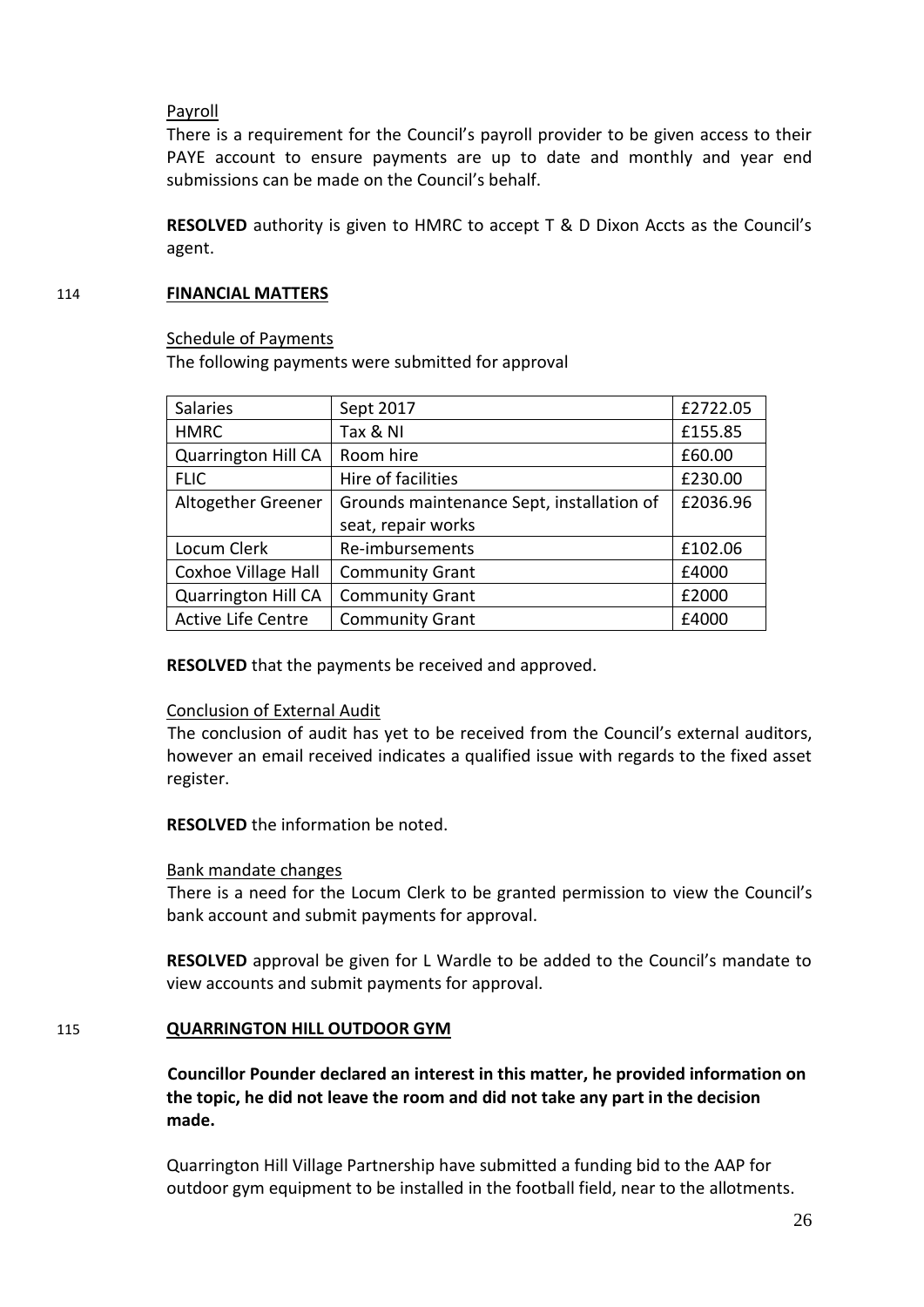A request has been made to the Parish Council take over ownership of the equipment, maintain, inspect and insure.

A discussion took place as to whether this site would be suitable and whether Durham County Council would agree to the installation.

After debate it was **RESOLVED** the Council are minded to consider subject to a more detailed proposal being received.

#### 116 **PLANNING & CORRESPONDENCE REPORTS**

Planning Applications Approved by Durham County Council

 DM/17/02402/FPA 10 Co-operative Terrace Two storey extension Mr D Richards Coxhoe, DH6 4DQ

**RESOLVED** the information be received and noted

#### Correspondence

CDALC- Notice of AGM 21st October 2017 **RESOLVED** Councillor Hedley attend on behalf of the Parish Council

Durham Miner's Association - Appeal to restore the Pitman's Parliament in the Miners' Hall, Redhill, Durham **RESOLVED** Councillors' Pounder & Thirlaway investigate this matter further and refer back to Council.

Request for financial assistance- Lending Library **RESOLVED** Council's request for funding form be sent to the organisation for completion

E-mail- Kevin Harding requesting information from Coxhoe chronical **RESOLVED** to advise the Council does not hold any information which can assist.

AAP Youth Grant- meeting 12th October 2017 Durham Community Action- No Dig Gardening event 31st Jan 2018 **RESOLVED** the above information be received and noted

#### **Circulars & Bulletins**

LCR - Autumn bulletin

#### 117 **DATE AND TIME OF NEXT MEETING**

**RESOLVED** the next meeting will be held on Wednesday 1<sup>st</sup> November 2017, 6.30pm at Coxhoe Village Hall, Coxhoe.